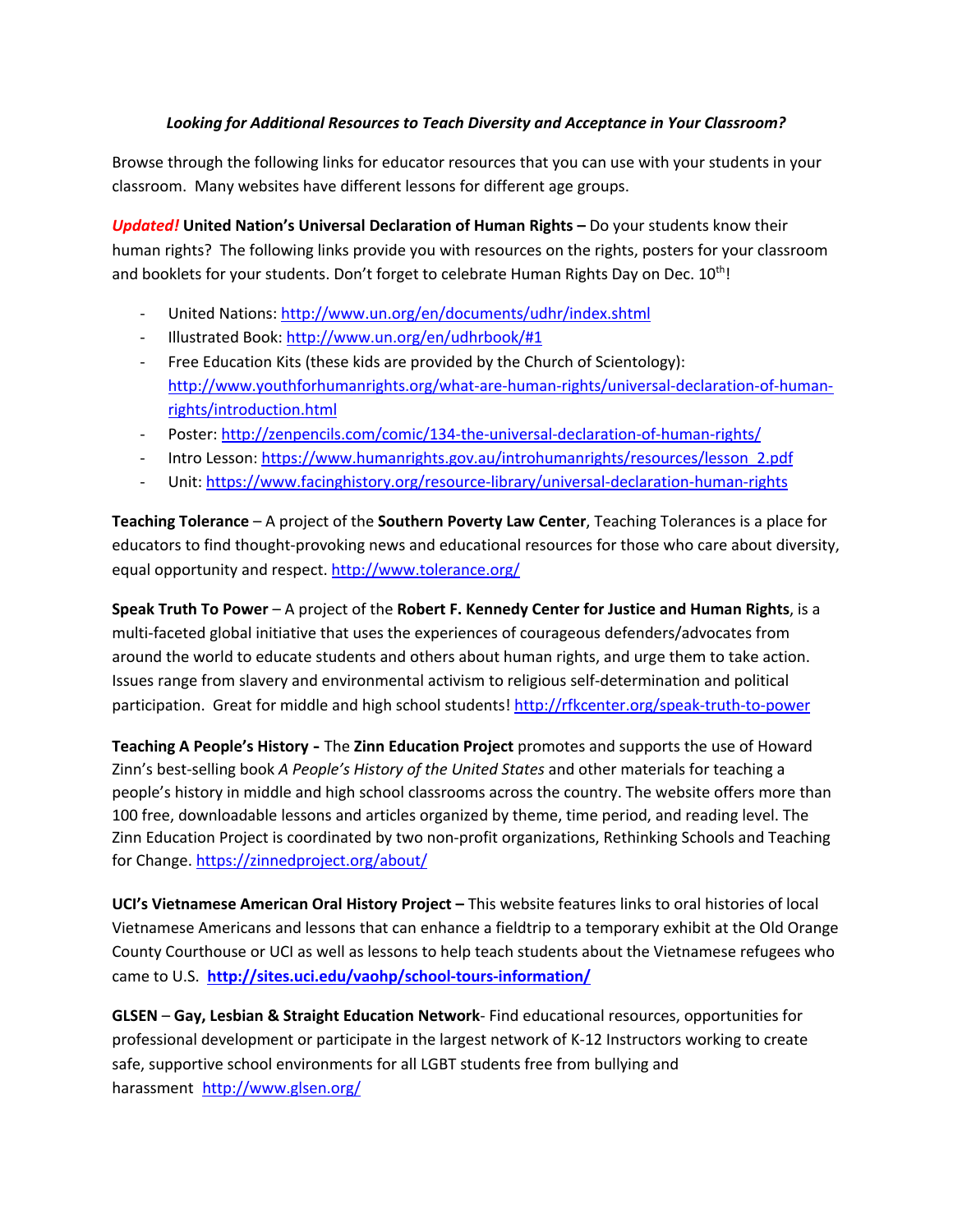**Edutopia** – This website houses a variety of educational links and ideas for teaching diversity in the classroom. http://www.edutopia.org/blog/preparing-cultural-diversity-resources-teachers

**Welcoming Schools -** Initiated by a group of parents and educators to meet the needs of students whose structures are not well represented or included in school environments, Welcoming Schools is also a response to educators who have asked for tools to address bias-based name-calling and bullying. http://welcomingschools.org/

**Diversity Council – Elementary School –** Promoting tolerance, diversity, and safe schools. The Diversity Council has gathered a number of resources from a variety of websites. http://www.diversitycouncil.org/elActivities.shtml

**Museum of Tolerance** – The Museum of Tolerance provides educator professional development and online resources.

http://www.museumoftolerance.com/site/c.tmL6KfNVLtH/b.5052463/k.AE91/Teacher\_Resources.htm

**Amnesty International** – Resources created by teachers to promote diversity, tolerance and the discussion of current issues. Resources are divided by primary and secondary. http://www.amnesty.ie/resources/education

**Critical Media Project –** USC's site for educator resources regarding media literacy and the politics of gender identity, sexual orientation, race, ethnicity. http://www.criticalmediaproject.org/cml/topicbackground/lgbt/

**Facing History and Ourselves** - Facing History fosters empathy and reflection, improves students' academic performance, reinvigorates teachers, and builds safe and inclusive schools. https://www.facinghistory.org/

*New!* **Considering Native Americans**– Need a new idea on how to teach Native American history accurately? Here are two great resources to consider:

- 1. Revisiting the missions project
	- a. Background https://www.zinnedproject.org/if-we-knew-our-history/california-missions-andindians/
	- b. Lesson Ideas http://chssp.ucdavis.edu/blog/mission
- 2. The Real Thanksgiving https://www.tolerance.org/the-moment/november-13-2018-thanksgiving-2018?utm\_source=Teaching+Tolerance&utm\_campaign=f3baab5dd3- EMAIL\_CAMPAIGN\_2018\_11\_13\_06\_07&utm\_medium=email&utm\_term=0\_a8cea027c3-f3baab5dd3-83502363

*New!* **Resources for teaching the Holocaust** – These are resources that have a number of Holocaust and Holocaust related lessons (anti-bullying, anti-Semitism, current events):

- 1. https://sharemylesson.com/collections/holocaust-remembrance
- 2. https://sharemylesson.com/teaching-resource/teaching-schindlers-list-306144
- 3. https://sharemylesson.com/collections/anti-semitism-and-addressing-hate

## *New!* **Resources for Addressing Racism** –

1. https://sharemylesson.com/collections/addressing-racism-stereotyping